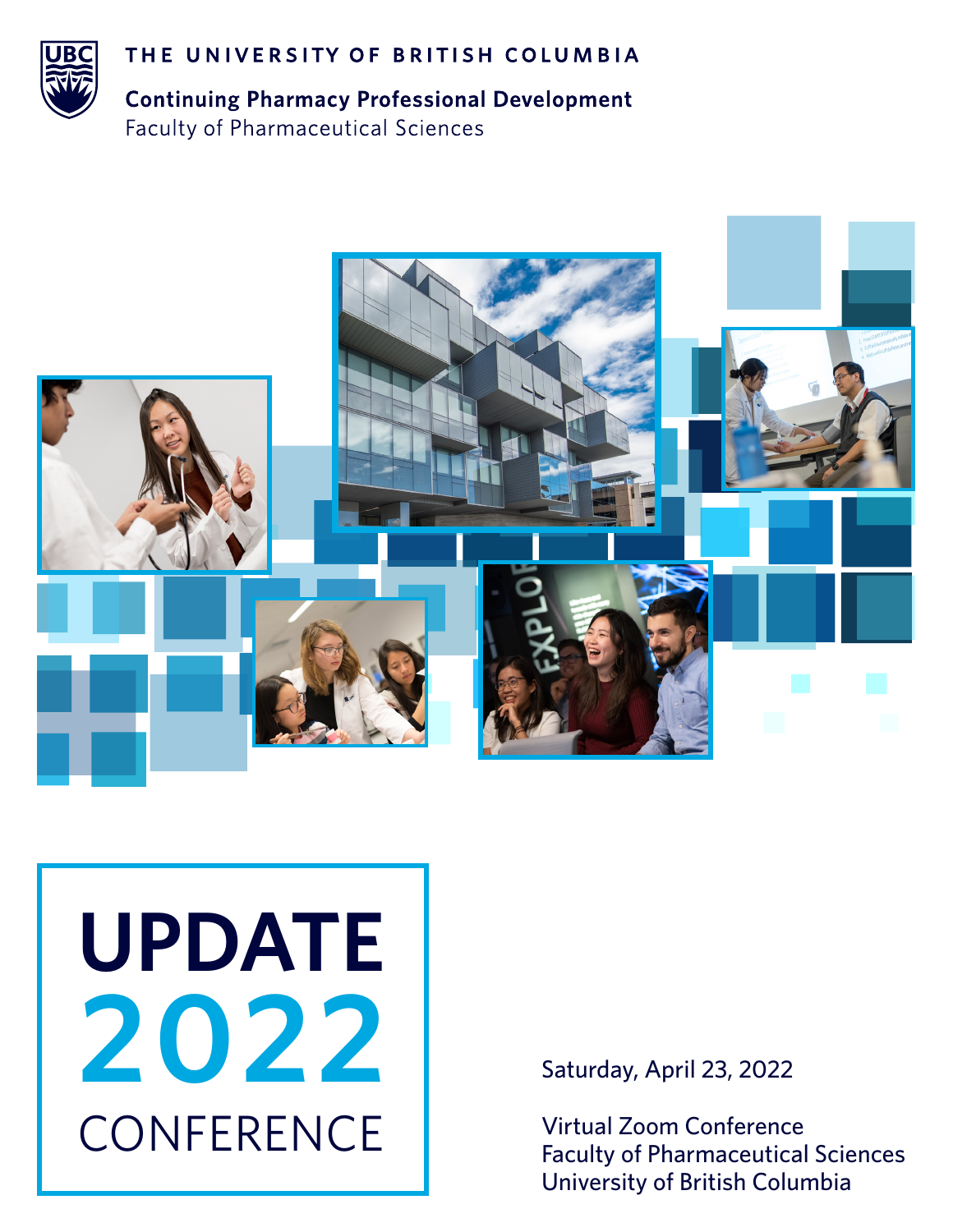

### **WELCOME**

This one-day virtual continuing professional development program is targeted to pharmacy professionals and all healthcare providers who wish to update their knowledge and skills.

### **CONFERENCE LEARNING OBJECTIVES**

By the end of the program learners will be able to:

- 1. Summarize the evidence for use of old/new drugs for the treatment of cardiovascular disease and describe new and emerging concepts and terminology used in recent clinical trials.
- 2. Identify interventions that reduce hospitalizations and improve post discharge outcomes in children as well as discuss communication techniques/management tailored for pediatrics.
- 3. Describe objectives and principles of Opioid Stewardship, apply interventions in acute and chronic pain management, and summarize resources/tools for safe opioid prescribing.
- 4. Summarize the evidence of efficacy, associated harm, rate of inappropriate use, and a common prescribing cascade related to Proton Pump Inhibitors (PPIs) as well as incorporate practical actions for optimal use.
- 5. Discuss the new standard of care and provincial guideline for Alcohol Use Disorder, determine limitations in accessing evidence-based support, and foster strategies in championing care.

### **PROGRAM PROVIDERS**

This conference is provided by the Division of Continuing Pharmacy Professional Development, UBC Faculty of Pharmaceutical Sciences.

### **ACCREDITATION**

The program has been approved for CE Credits using the Canadian Council for Continuing Education in Pharmacy (CCCEP) Accreditation Standards and Guidelines.

BC File #: BC-2022-001 Credits: 5 CEUs

A Statement of Attendance will be available online following the conference. Before obtaining the CEU Statement, you are required to complete the online evaluation. The online evaluation and CEU Statement will be accessible from Saturday April 23rd after 3pm to Monday May 9th, 2022.

### **MOBILE DEVICES / HANDHELD COMPUTERS**

You will need your mobile devices and/or computers to access the zoom link to participate in this virtual conference. The zoom link and any other additional materials will be provided to you via email one week prior to the conference.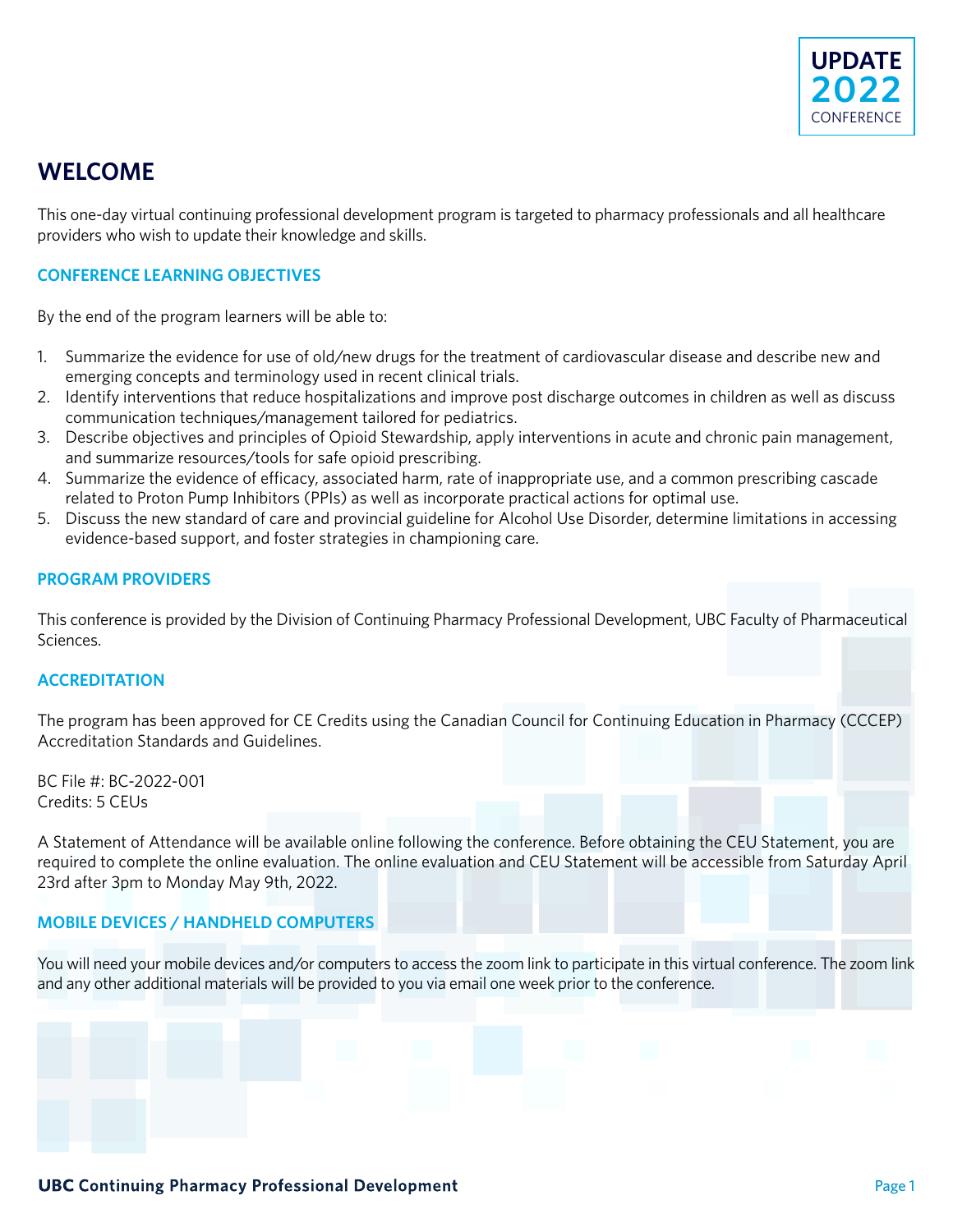

### **PROGRAM**

8:30 am WELCOMING REMARKS<br>Dr. Michael Coughtrie, Dean, Faculty of Pharmaceutical Sciences, UBC<br>Mr. Tamiz Kanji, Director, Continuing Pharmacy Professional Development (CPPD), Faculty of<br>Pharmaceutical Sciences, UBC

# **8:45 am NEW CARDIOLOGY TRIALS AND TOOLS Dr. Ricky Turgeon BSc(Pharm), PharmD, ACPR**

### **Learning Objectives**

- 1. Summarize the evidence for "old drugs, new indication" for the treatment of cardiovascular disease.
- 2. Summarize the evidence for new drugs for the treatment of cardiovascular disease.
- 3. Describe new/emerging concepts and terminology used in recent cardiovascular clinical trials.

**Description**<br>Evidence for medications in cardiovascular disease comes out at an alarmingly fast rate, making it difficult to keep<br>up-to-date. This session will discuss some of the key new evidence and guidelines on cardio

### **9:45 am BREAK**

### **9:55 am PHARMACIST INTERVENTIONS TO IMPROVE OUTCOMES IN CHILDREN Dr. Shane Pawluk BSc(Pharm), PharmD, ACPR**

#### **Learning Objectives**

- 1. Identify pharmacist interventions aimed at reducing hospitalizations and improving outcomes post hospital discharge in children.
- 2. Discuss communication techniques tailored for children.
- 3. Review the role of pharmacists in the management of pediatric common conditions.

**Description**<br>Children represent a unique and complex population who utilize the health care system for a vast array of<br>reasons. While medications are among the most common therapeutic interventions used to treat medical<br>c

#### **10:55 am BREAK**

### **11:00 am PLEASE CHOOSE ONE OF THE THREE FOLLOWING OPTIONS DURING THIS BLOCK:**

- **1. Attend a Live Q & A panel with Speakers from Topic 1 and Topic 2**
- **2. Take an extended lunch break**
- **3. Use this time to complete your Asynchronous Session that will be available for you to view at your leisure anytime until May 9th 2022. This session must be completed to attain a Conference Statement of Completion. A link for this pre-recorded session will be provided closer to the conference date.**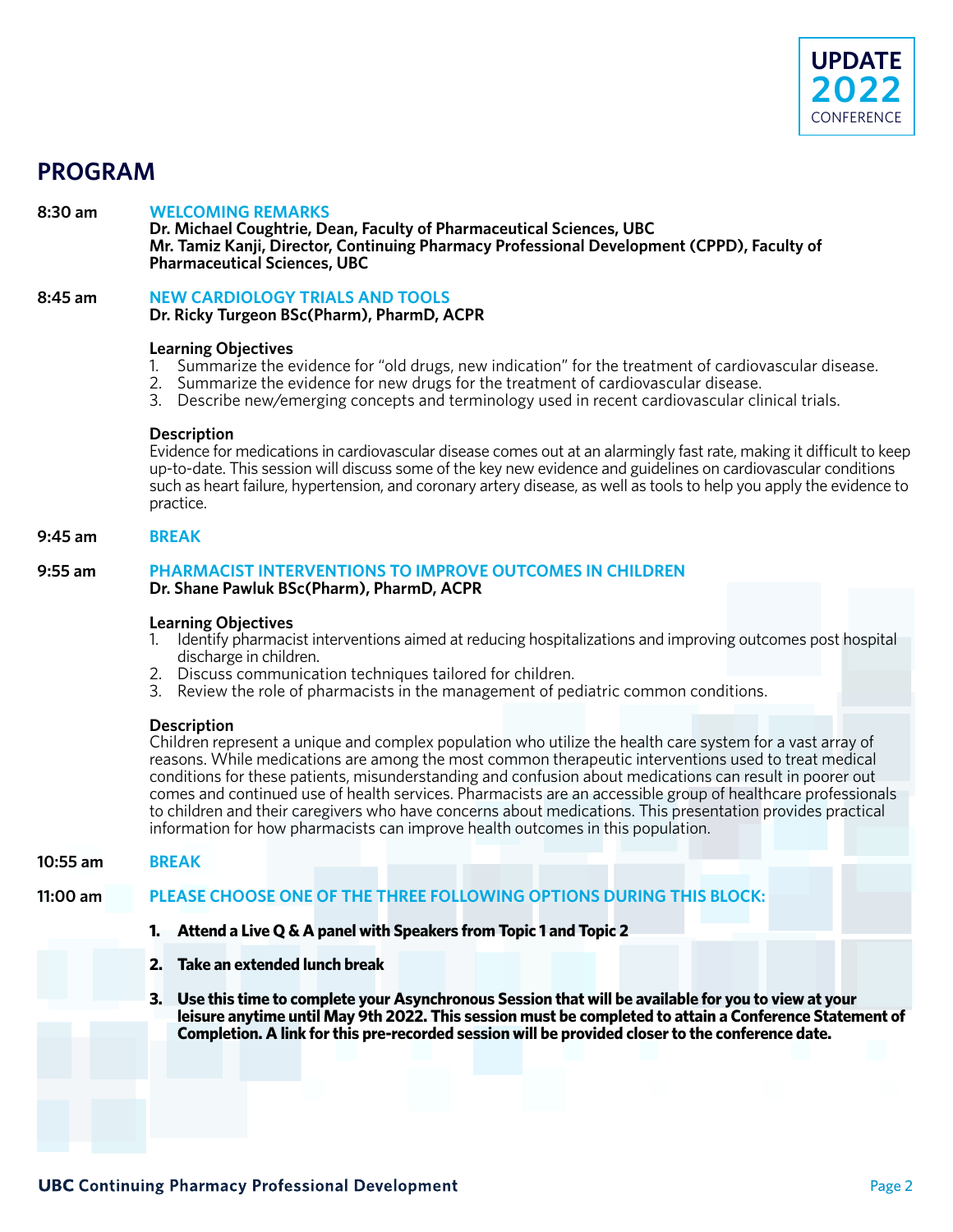

### *ASYNCHRONOUS SESSION:* **OPIOID STEWARDSHIP**

**Dr. Kseniya Chernushkin BSc(Pharm), PharmD, ACPR**

#### **Learning Objectives**

- 1. Review the objectives and principles of Opioid Stewardship and their role in reducing opioid-related harms.
- 2. Demonstrate application of opioid stewardship interventions in acute and chronic pain management.
- 3. Summarize resources and tools that support safe opioid prescribing.

### **Description**

 Pharmacists are uniquely positioned to play a key role in reducing opioid related harm and improve patient care. Opioid stewardship is an approach to safe and effective opioid use for pain management. This presentation will review main principles of opioid stewardship and their application in clinical practice.

### **11:45 am LUNCH BREAK (LUNCH NOT PROVIDED)**

### **12:30 pm PROTON PUMP INHIBITORS (PPI): THE GOOD, THE BAD, AND THE UGLY Dr. Aaron M. Tejani BSc(Pharm), PharmD, ACPR**

### **Learning Objectives**

- 1. Summarize the indications for PPIs for which there is evidence of efficacy (and quantify that effect).
- 2. Summarize the known short term, long term, serious, and minor harm associated with PPIs.
- 3. Describe a common prescribing cascade that involves PPIs.
- 4. Summarize recent evaluations of the rate of inappropriate PPI use in BC.
- 5. Compile a list of practical actions that pharmacists can take to ensure optimal use of PPIs.

#### **Description**

 Proton pump inhibitors (PPIs) can be helpful for some patients for certain conditions but evaluations have suggested overuse/inappropriate use as well. This presentation will summarize practical ways in which pharmacists can optimize PPIs in their patients.

### **1:30 pm BREAK**

### **1:40 pm CLINICAL MANAGEMENT OF ALCOHOL USE DISORDER (AUD) Dr. Mona Kwong BSc(Pharm), PharmD, MSc**

#### **Learning Objectives**

- 1. Discuss the new standard of care and provincial guideline for people with AUD.
- 2. Determine what issues may be keeping people from accessing evidence-based AUD care.
- 3. Develop greater compassion and hope for people with AUD and become a champion for this new standard of care.

#### **Description**

 A new standard of care and provincial guideline was published at the end of 2019 for people with an Alcohol Use Disorder (AUD), and clinically diagnosed conditions related to high-risk alcohol use. AUD impacts individual health and has large societal costs. In spite of high prevalence, high-risk drinking and AUD frequently go unrecognized and untreated in the health care system.

### **2:40 pm CLOSING REMARKS 3:00 pm ADJOURNMENT**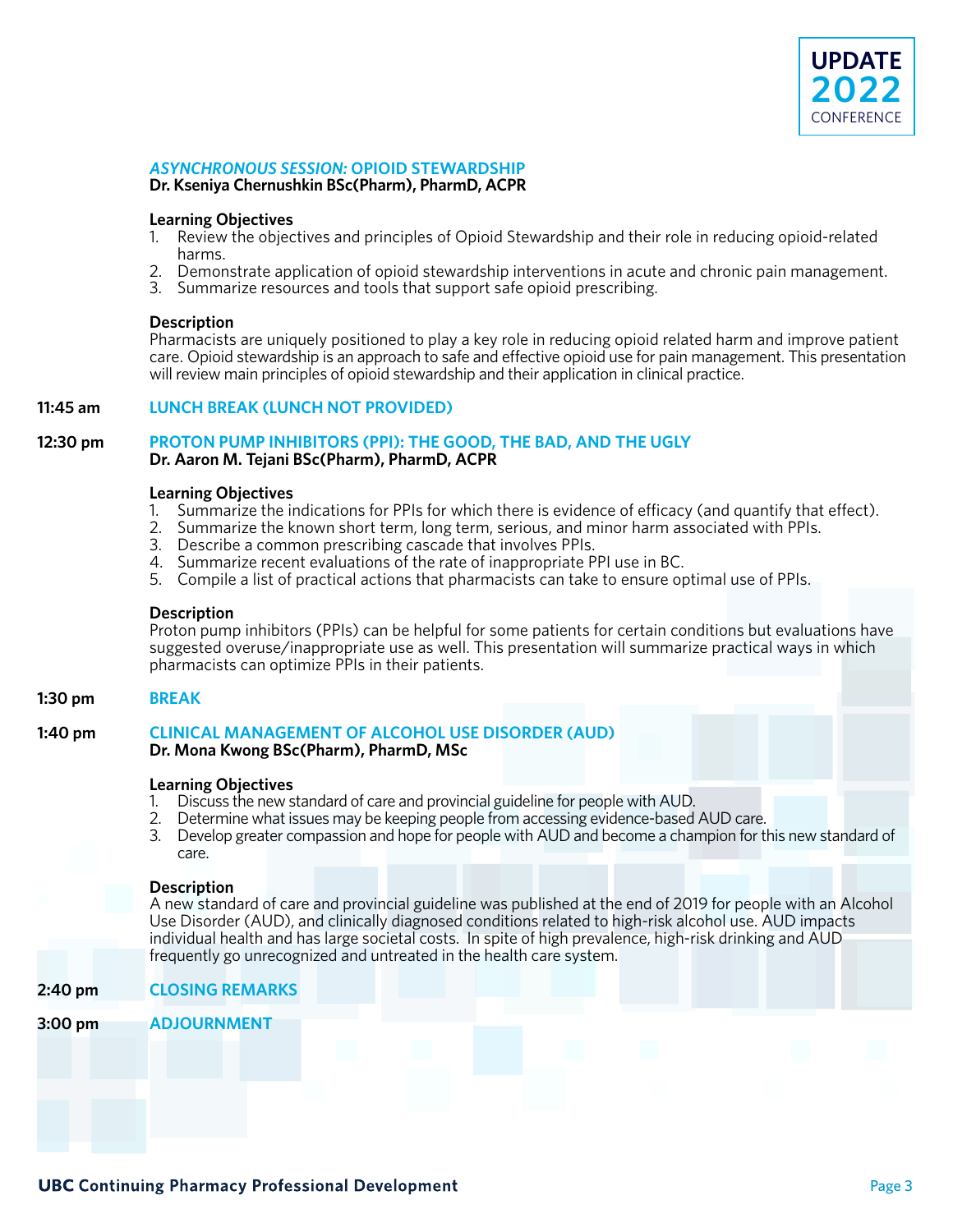

### **PROGRAM SPEAKERS**



### **DR. RICKY TURGEON BSC(PHARM), PHARMD, ACPR**

Dr. Ricky Turgeon is a Clinical Pharmacy Specialist at St. Paul's Hospital and an Assistant Professor at the UBC Faculty of Pharmaceutical Sciences. He practices in the PHARM-HF clinic, which specializes in pharmacist-led heart failure medication optimization. His research focuses on cardiovascular pharmacotherapy, particularly in areas of heart failure and cardiovascular risk reduction, and creating decision support tools to enable shared decision-making. As an 'evidence nerd', Ricky developed the NERDCAT set of tools to help clinicians appraise evidence, now available as a free online textbook (www.nerdcat.org/book).



### **DR. SHANE PAWLUK BSC(PHARM), PHARMD, ACPR**

Dr. Shane Pawluk is the Pharmacy Distribution Coordinator at Children's and Women's Health Centre of British Columbia and is a Clinical Associate Professor with the UBC Faculty of Pharmaceutical Sciences. Shane maintains a clinical practice in emergency medicine for pediatric patients. He is actively involved in research in medication safety with a focus on pharmacist interventions for minimizing medication errors.



### **DR. KSENIYA CHERNUSHKIN BSC(PHARM), PHARMD, ACPR**

Dr. Kseniya Chernushkin received her undergraduate pharmacy degree from UBC in 2010. She went on to complete a VCH-PHC hospital residency in 2011 and a PharmD from the University of Toronto in 2017. She has worked at Vancouver General Hospital between 2011 and 2018 in areas of internal medicine, solid organ transplant, chronic kidney disease and palliative care. In 2018 Kseniya assumed her current role as the Clinical Pharmacy Specialist with the Fraser Health Opioid Stewardship Program and works at Royal Columbian Hospital.



### **DR. AARON M. TEJANI BSC(PHARM), PHARMD, ACPR**

Dr. Aaron M. Tejani, is a researcher/educator with the Therapeutics Initiative (co-chair of the Education Working Group, member of the Drug Assessment Working Group), Clinical Assistant Professor with the UBC Faculty of Pharmaceutical Sciences, and medication use evaluation pharmacist with Lower Mainland Pharmacy Services (Vancouver, BC). He completed his BSc(Pharm) at UBC and Doctor of Pharmacy degree at Creighton University (Omaha, Nebraska). Aaron is particularly interested in teaching healthcare professionals how to critically appraise evidence for medical interventions and how to use evidence in clinical practice/ policy development.



### **DR. MONA KWONG BSC(PHARM), PHARMD, MSC**

Dr. Mona Kwong is a community-based pharmacist. She received her BSc(Pharm) and her MSc from UBC and her Doctor of Pharmacy degree from the University of Florida. Mona's main area of work is in substance use care. She supports education, clinical guidance, and research teams at the BC Centre on Substance Use where she is the Pharmacy Advisor and Director for the Pharmacy Stream of the Interdisciplinary Addictions Fellowship Program. In her other practices, she is a clinical pharmacist consultant at Infinity Medical Specialists Clinic, and is the manager of an independent pharmacy with a focus on mental health, HIV, substance use care, frail elderly, and chronic diseases.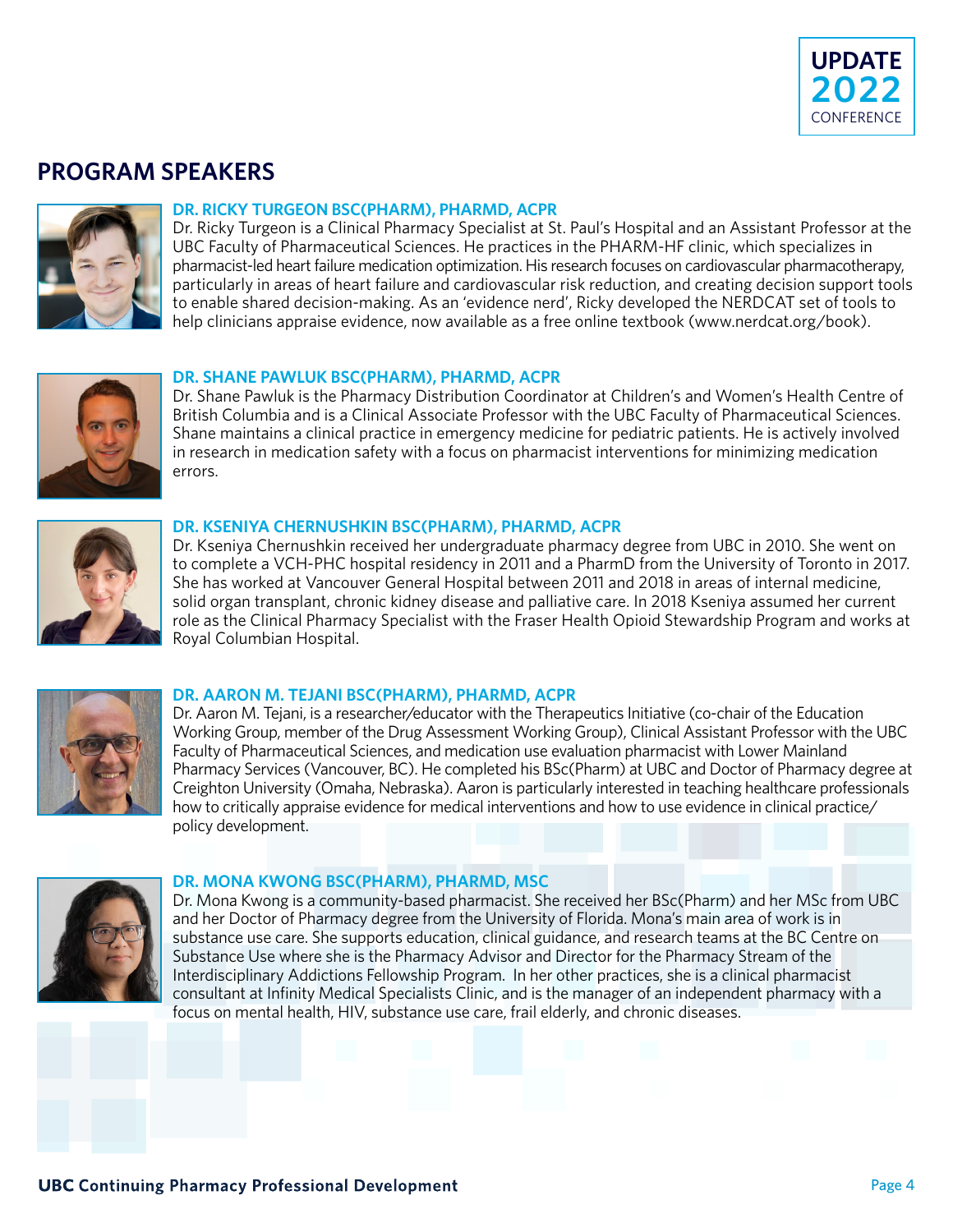

# **ONLINE REGISTRATION DEADLINE AND FEE**

### **REGISTRATION FEE – DEADLINE Wednesday, April 20th, 2022**

\$80.00: Pharmacists and other Healthcare Professionals \$55.00: Full-time Students, 2021 Pharmacy Graduates, Residents, Pharmacy Technicians and Assistants

### **ONLINE REGISTRATION**

### **\$80 – Pharmacists and other Healthcare Professionals [CLICK HERE](https://courses.cpe.ubc.ca/browse/ubcv/pharmaceutical-sciences-cpe/cppd-update-2022/courses/cppd-update-conference-2022)**

# **\$55 – Full-time Students, 2021 Pharmacy Graduates, Residents, Pharmacy Technicians and Assistants [CLICK HERE](https://courses.cpe.ubc.ca/browse/ubcv/pharmaceutical-sciences-cpe/cppd-update-2022/courses/cppd-update-conference-2022---student)**

Receipts of payment are issued by email only. Online Registration Deadline: **Midnight, Wednesday, April 20, 2022**

### **CANCELLATION AND REFUNDS**

UBC CPPD reserves the right to restrict enrollment, cancel, postpone or otherwise modify announced courses due to inadequate registration or other causes beyond its control. Refunds will be made (minus \$10 processing fee) only upon written notice of withdrawal (e-mail acceptable) and tax receipt by 12 pm, Friday, April 22nd, 2022. **No refunds will be made for withdrawals after 12 pm, Friday, April 22nd, 2022.**